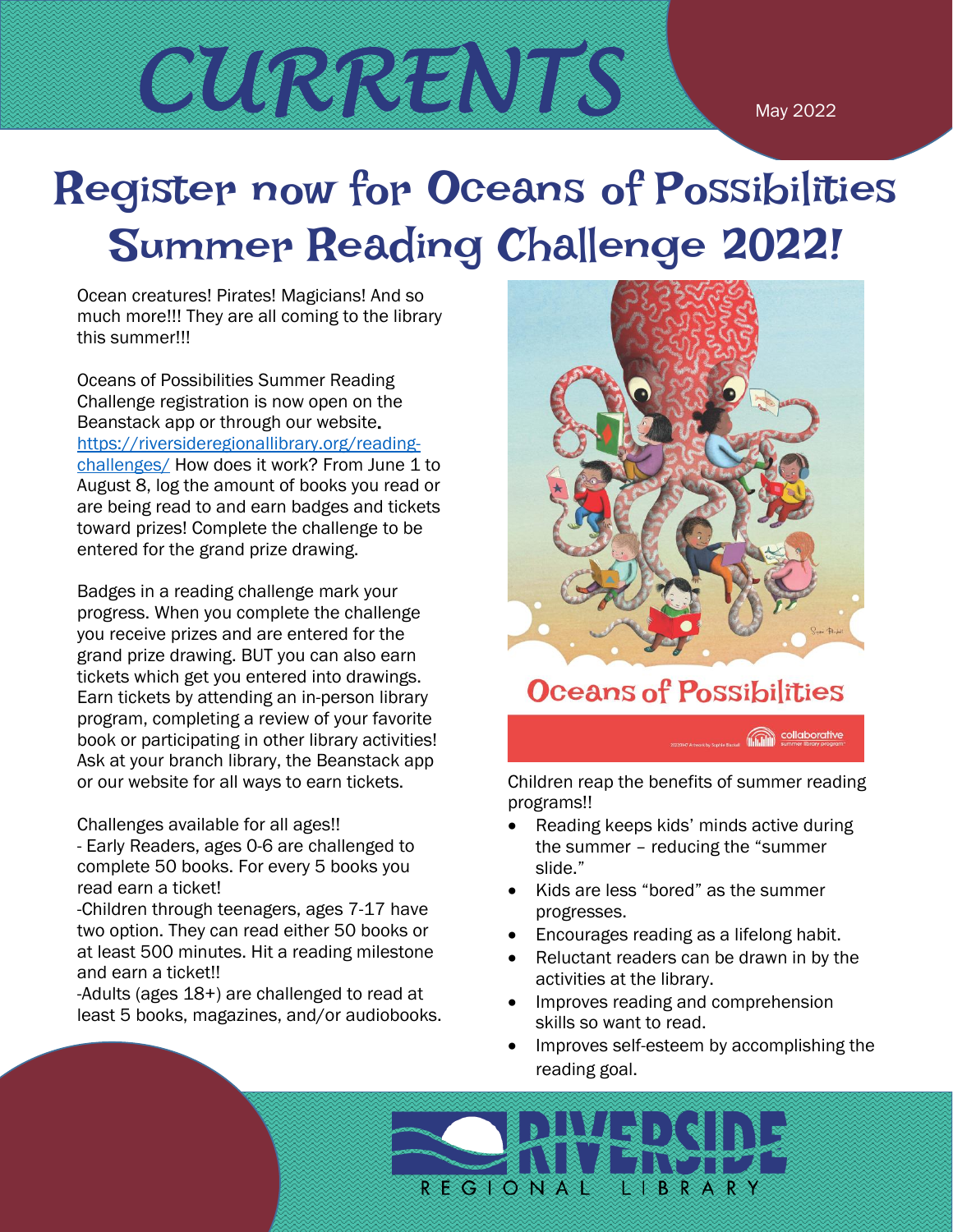### Some many programs so little time!!!

We have lots planned for the summer so mark your calendars!!! It's all fun and entertaining but you might just learn something as well. Here is the lineup for presenters and programs. Pick up a paper calendar or check our [online](https://riversideregionallibrary.org/calendar/) [calendar](https://riversideregionallibrary.org/calendar/) to see when they will be at a library near you.

June 7 and 8 – Chef Bananas – magician June 13 – 15 – Happy Face Entertainment – presenting "High Seas Adventure" for children and "Waves of Danger" Murder Mystery for teens and adults June 20 – 22 – Mac's Mission - Turtle Education June 27 – 30 – Recycling program

July 5 – 6 – Kinder Songs July 7 – Discovery Playhouse July 12 – 13 – Cape Girardeau Conservation Nature Center July 19 – 20 – Missouri Extension July 21 – Canoeing at Cape County Pond (13+) Registration required. July 22 – Fishing at Cape County Pond (13+) Registration required. July 25 – 27 – End of Summer Movie and Craft July 28 – Discovery Playhouse July 29 – Teen Game Afternoon August 3 – Big Oak Tree State Park

August 4 – Canoeing at Cape County Pond (13+) Registration required. August 5 – Fishing at Cape County Pond (13+) Registration required August 11 – Discovery Playhouse

We will also have story times and crafts!!!!

# Book Clubs

#### Main Branch



 In-person June 20 at 7 pm

 Virtual via Zoom June 27 at 7 pm

Scott City Branch June 28 at 3 pm – check with the branch for details

#### Perryville Branch



June 8 at 6 pm



June 13 at 3 pm

Our Summer Reading Program is supported by the Institute of Museum and Library Services under the Library Services and Technology Act as administered by the Missouri State Library, a division of the Office of the Secretary of State.

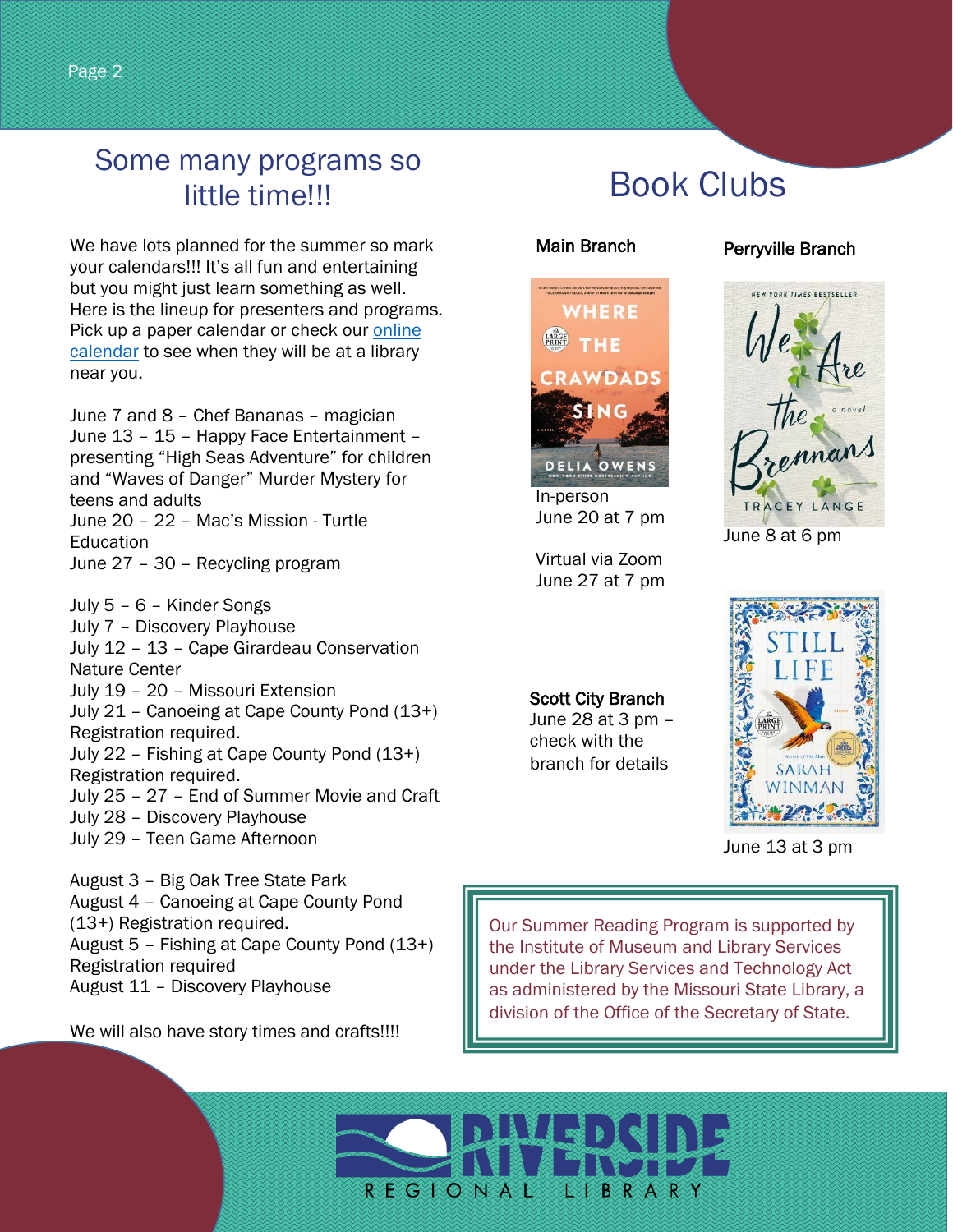## Branch Programs

#### Scott City

Here Be Pirates! Treasure Hunt – all month Summer Reading Kick Off - June 1 at 1 pm Coffee and Conversation – June 7 and 21 at 1-3 pm Crochet Group – Tuesdays at 1-2 pm Build a Pirate Ship! for all ages – June 9 at 2 pm Crafting – June 11 at 10 am Learn to Talk Like a Pirate – June 13 Tie Dye T-shirts – June 25 at 10 am (bring a t-shirt) Shark Video and Craft - June 28 at 1 pm Book Club – June 28 at 3 pm

#### Altenburg

Container Gardening Program – June 2 at 2 pm call 824-5267 to register Seed Saving Program – June 16 at 2 pm

#### **Perryville**

Story time/Craft - June 1 at 10 am Teen Group – June 2 at 3:30 pm Book Club–*We are the Brennans* by Tracey Lange – June 8 at 6 pm Book Club – *Still Life* by Sarah Winman – June 13 at 2 pm Story time/Craft – June 15 at 10 am Teen Group – June 16 at 3:30 pm Teen Group – June 30 at 3:30 pm

### Make-n-Take Craft Kits

#### Available at all Branch Libraries

- June 1 11 Egg Carton Sea Creature for all ages
- June 1 20 Canvas Paintings for Tweens, Teens & Adults
- June 13 18 Pirate Spy Glass for Toddler & Tweens
- June 13 18 Craft Stick Crocodile for Tweens & **Teens**
- June 20 25 Turtle Weaving and Turtle Bag Puppets for Toddler & Tweens; Mandala Turtles for all ages



# Story Times

Mrs. Desert will be at branches for story time and crafts this summer. She will have oceans of fun for everyone!

June 6 & 9 – Story time & Ocean Exercises June 10 – Story time & Father's Day Craft June 16 – 17 – STEM Learning June 23 – 24 – Story time

#### Virtual Programs

Each Saturday go to our Facebook page for virtual Learn and Grow Programs.

June 4 – Watch the penguins swim at the Aquarium of the Pacific

June 11 – Explore the Tropical Reef at the Aquarium of the Pacific

June 18 – Discover the top 12 largest aquariums in the world with World List YouTube

June 25 – Learn about turtles with Turtle Facts for Kids YouTube video



LIBRARY

R E G I O N A L